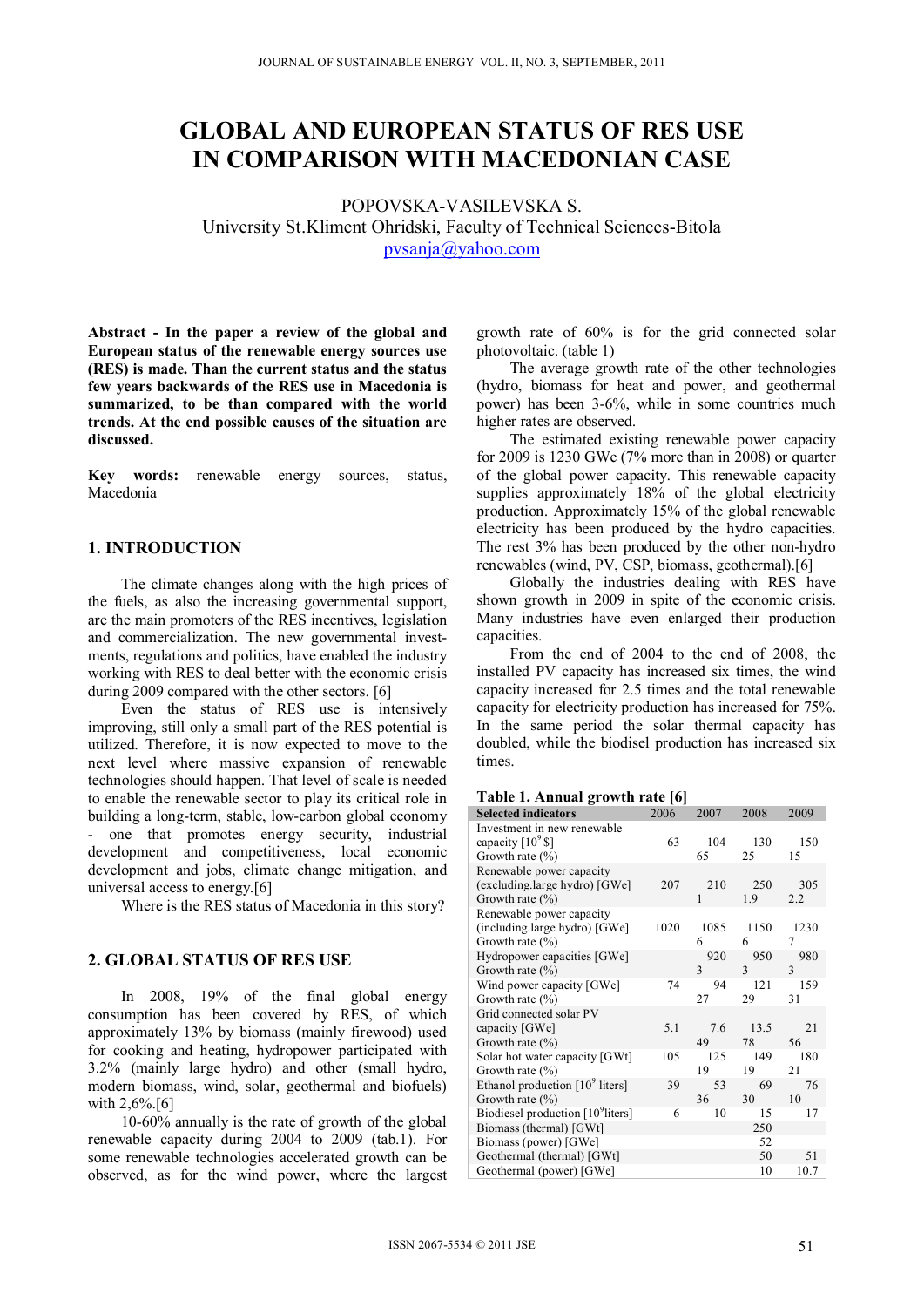

**Fig.1. Global share of different energy sources [9]** 

Major impact to the global increase of the interest and investments in RES capacities has the promotion policies. Such policies have been very uncommon by the end of the  $20<sup>th</sup>$  century, to be widely implemented in the after 2000. Many countries experienced doubling of their RES capacities during this decade.

#### **3. RES STATUS IN EUROPE**

At present European Union is among the leaders in the development and application of renewable energies. The final targets are reduction of the energy imports dependence and mitigation of the climate change (tab.2).

**Table 2. Share of renewable energies in gross electrical consumption in EU-25 countries in 2006 [3]** 

|                | $\frac{1}{2}$  |               |                |            |
|----------------|----------------|---------------|----------------|------------|
|                | EU country     | 2006          | 2010           | To achieve |
|                |                | share $(\% )$ | target $(\% )$ | $(\%)$     |
| 1              | Austria        | 62,89         | 79,10          | 16,21      |
| $\overline{2}$ | Sweden         | 48,47         | 60,00          | 11,53      |
| 3              | Latvia         | 38,75         | 49,30          | 10,55      |
| $\overline{4}$ | Portugal       | 29,94         | 39,00          | 9,06       |
| 5              | Denmark        | 26,59         | 29,00          | 2,41       |
| 6              | Finland        | 25,54         | 31,50          | 5,96       |
| $\overline{7}$ | Slovenia       | 23,96         | 33,60          | 9,64       |
| 8              | Spain          | 19,38         | 29,40          | 10,02      |
| 9              | Slovak Rep.    | 17,12         | 31,00          | 13,88      |
| 10             | Italy          | 14,82         | 25,00          | 10,18      |
| 11             | Greece         | 13,92         | 20,10          | 6,18       |
| 12             | Germany        | 12,47         | 12,50          | 0,03       |
| 13             | France         | 12,38         | 21,00          | 8,62       |
| 14             | Ireland        | 9,67          | 13,20          | 3,53       |
| 15             | Netherlands    | 5,67          | 9,00           | 3,33       |
| 16             | Czech Rep.     | 5,60          | 8,00           | 2,40       |
| 17             | United Kingdom | 4,62          | 10,00          | 5,38       |
| 18             | Hungary        | 3,88          | 3,60           | $-0,22$    |
| 19             | Luxemburg      | 3,60          | 5,70           | 2,10       |
| 20             | Poland         | 2,99          | 7,50           | 4,51       |
| 21             | Belgium        | 2,98          | 6,00           | 3,02       |
| 22             | Lithuania      | 2,83          | 7,00           | 4,17       |
| 23             | Estonia        | 1,91          | 5,10           | 3,19       |
| 24             | Cyprus         | 0,02          | 6,00           | 5,98       |
| 25             | Malta          | 0.00          | 5,00           | 5,00       |
|                | European Union | 14,65         | 21,00          |            |

In 2005 RES industry in EU has created 230.000 jobs, in 2006 – 300.000, in 2007 – 360.000, 2008 – 400.000 and 2009 – 550.000 jobs.[3]

Total installed geothermal power capacity in Europe in 2005 has been 1031 MWe, with Italy and Island as leaders. Total installed wind capacity in Europe in 2009 has been 76 GWe and 86 GWe in 2010, the leaders being Germany and Spain. Total installed capacity in PV for

2009 has been approx. 16 GWe, with Germany, Spain and Italy at the first three positions. [3]

Total installed solar thermal capacity for 2009 has been 19 GWt, having Germany, Greece and Austria as leaders. In 2007 in EU-27, 89.5 TWh in biofules (bioethanol and biodiesel) have been consumed mainly in Germany and France.[3]. Total installed geothermal capacities for direct use in 2005 has been 13.64 GWt having Sweden, Iceland and Turkey as leaders.

#### **4. RES STATUS IN MACEDONIA**

The RES application in Macedonia includes: hydro potential, biomass – mainly firewood (combusted and used very inefficient) and briquettes (small quantities) for households heating and sanitary water preparation, geothermal energy for heating greenhouses and solar energy for sanitary water and PV application (neglecting participation). In the energy balance of Republic of Macedonia, RES cover approximately 10% of the annual final energy consumption [7].

 *Biomass*. With utilization of about 8000 TJ the biomass has important role in the energy balance of the Republic of Macedonia. The biomass is especially present in the households, covering of 30-33% of the total energy requirements. About 430000 households (76%) use biomass for heating purposes. From the total biomass quantities used, the firewood and charcoal participate with 80%. The rest of the biomass is represented by small quantities of grape branches, rise husks and orchard branches, while the greatest part of the straw is used for soil fertilization, forage and cellulose raw material. Few studies for assessment of the waste biomass in RM have been realized, some of them being quite comprehensive, but it can not be taken as reliable enough for assessment of the economical feasibility of the potential, and neither there is sufficient experience in realization of concrete plants.[5]

From table 3 it is evident that dominant renewable resource is the firewood which in the final consumption participates with 6.15% for 2011 (planned), 6.53% in 2010, 4.67% in 2009 and 5.95% in 2008. Except in the capital (Skopje), firewood is dominant energy resource for households' heating purposes. The participation of the firewood is probably considerably higher since illegal wood cutting exists, which of course does not enters in the energy balance. Despite the importance of the firewood is substantial, year backwards this issue is neglected and energy tree cultivation is not even mentioned. Two years ago, so called tree-planting days are introduced – intended to become traditional. During these days few million plants are planted, but so far the results are doubtful, since there is no dedicated care afterwards. Proudly sounds when it is stated that the biomass in Macedonia participates with 5% in final energy consumption, but if the way of using this resource and efficiency of its utilization are not mentioned. There are few small capacities for production of pellets and briquettes, but there is no available data on their capacities, either there is information that they are facing the problem of providing the raw material.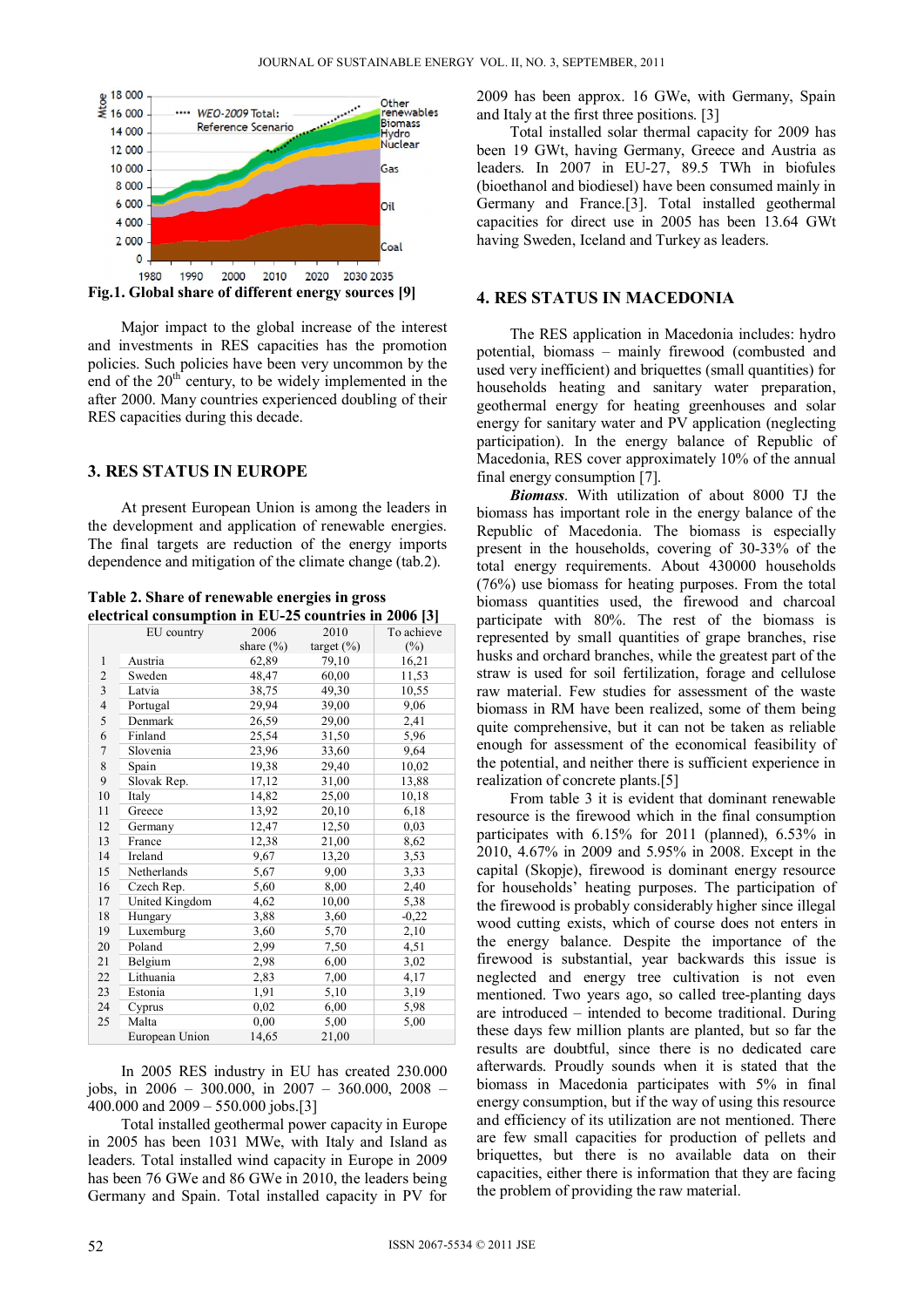#### **Table 3. Primary energy consumption in 2011, 2010, 2009 and 2008 [1]**

|                   |            |                                                                                                                                                                                                                                                                                                                        |                    |                   | 2009 | 2008 |
|-------------------|------------|------------------------------------------------------------------------------------------------------------------------------------------------------------------------------------------------------------------------------------------------------------------------------------------------------------------------|--------------------|-------------------|------|------|
| Energy type       |            |                                                                                                                                                                                                                                                                                                                        |                    |                   |      |      |
| ectricity         |            | $=$ $\frac{8}{5}$ $\frac{8}{5}$ $\frac{8}{5}$ $\frac{8}{5}$ $\frac{4}{3}$ $\frac{4}{5}$ $\frac{8}{5}$ $\frac{6}{5}$ $\frac{3}{5}$ $\frac{4}{5}$ $\frac{3}{5}$ $\frac{6}{5}$ $\frac{3}{5}$ $\frac{6}{5}$ $\frac{3}{5}$ $\frac{6}{5}$ $\frac{3}{5}$ $\frac{6}{5}$ $\frac{3}{5}$ $\frac{6}{5}$ $\frac{3}{5}$ $\frac{6}{5$ | 189323238833111200 | 13388882883958885 |      |      |
| lydro PP          |            |                                                                                                                                                                                                                                                                                                                        |                    |                   |      |      |
| mport             |            |                                                                                                                                                                                                                                                                                                                        |                    |                   |      |      |
|                   |            |                                                                                                                                                                                                                                                                                                                        |                    |                   |      |      |
| <b>Domesti</b>    |            |                                                                                                                                                                                                                                                                                                                        |                    |                   |      |      |
| ।<br>प्र          |            |                                                                                                                                                                                                                                                                                                                        |                    |                   |      |      |
| $\frac{1}{2}$ oke |            |                                                                                                                                                                                                                                                                                                                        |                    |                   |      |      |
|                   |            |                                                                                                                                                                                                                                                                                                                        |                    |                   |      |      |
| Oil der<br>Import |            |                                                                                                                                                                                                                                                                                                                        |                    |                   |      |      |
| ixport            |            |                                                                                                                                                                                                                                                                                                                        |                    |                   |      |      |
| latural           |            |                                                                                                                                                                                                                                                                                                                        |                    |                   |      |      |
|                   |            |                                                                                                                                                                                                                                                                                                                        |                    |                   |      |      |
|                   |            |                                                                                                                                                                                                                                                                                                                        |                    |                   |      |      |
|                   |            |                                                                                                                                                                                                                                                                                                                        |                    |                   |      |      |
| Joinestic sources |            |                                                                                                                                                                                                                                                                                                                        |                    |                   |      |      |
|                   | Net import |                                                                                                                                                                                                                                                                                                                        |                    |                   |      |      |
|                   | mathon     |                                                                                                                                                                                                                                                                                                                        |                    |                   |      |      |

In relation to the exploitation of the wood biomass, a particular attention needs to be paid to the utilization of the residuals left after the woodcuttings in the forests (wood waste) the quantity of which is about  $80.000 \text{ m}^3$ , and the technical energy potential is approximately 200 GWh/yr. [5]

There is a necessity for stimulation of the production of pellets and briquettes, as well as introducing standards about this kind of production. For the time being, in the Republic of Macedonia there are individual initiatives and experimental installations for production of pellets and briquettes from the forest and agriculture biomass, but this will not mean any significant change in the energy balance by the year of 2020. [5]

 The extent to which the biomass energy potential will be used in Republic of Macedonia depends not only on the energy politics in the state, but also on the ability and the readiness of the different consumers, investors, producers, research institutions, the sectors of forestry, agriculture and finance, and the capacity of all the above

mentioned to participate effectively in the sustainable use of biomass.

 Estimations made for the theoretical, technical and economical energy potential of waste biomass in Republic of Macedonia (forestry, agriculture, animal husbandry and communal waste) enable to make also estimation of its summary and participation of different categories. The largest participation in the total economical energy potential of waste biomass in Republic of Macedonia is the one of agricultural waste. Second one is the solid communal waste with 2,33 PJ/y  $(20,14\%)$ , than the wood waste with 1,22 PJ/y  $(10,55\%)$ and at the end energy potential of the waste from animal husbandry with 0,94 PJ/y  $(8,1)$  %.[5]

*Biofules*. First factory for biodisel in Macedonia has started with production in 2007. The refinery is owned by private company Makpetrol, with annual capacity of 30 thousand tons. For the production of the biodisel fuel unrefined oil from rape seed is used, which at this stage is imported.

*Hydro energy* participates with 3.76%, 6.96%, 3.83% and 2.53% respectively in 2011, 2010, 2009 and 2008. Even this resource has important role in final energy supply, it is based on capacities inherited with the independency in 1992, i.e. major part of the capacities is in operation more than 40 years. Last two years several small hydro power plants have been build with capacities ranging from 32 kW to 996 kW in total 3089 kW with planned annual production of 15094 MWh.

 In Macedonia there is considerable hydro energy potential, which is estimated to be around 5600 GWh technically usable hydro potential. Today, it is used around 1470 GWh which is only about 26% from this potential. The Strategy for utilization of renewable energy sources in R.Macedonia [7] gives four scenarios depending on participation of renewable energy in total final energy consumption. In all four scenarios it can be expected that R.Macedonia by 2020 can realistically achieve 21% participation of renewables. Scenarios C2 and C3 appear as the most likely. C3 scenario is based on final energy consumption scenario with enhanced energy efficiency measures under the Strategy for Energy Development in Macedonia [2], so that it represents a target option. The C2 scenario foresees final energy consumption as it is in the basic scenario of the Strategy [2]. For realization of scenarios C2 and C3 or any option between them, by 2020 it is needed to use hydro energy from large HPP in amount of 2000 - 2350 GWh, as well as hydro energy from small HPP in amount of 350 - 360 GWh. Moreover, the percentage participation of large and small HPP in the total amount of renewable energy by 2020 is: according to the C2 scenario large HPP participate by 34.1% and small HPP by 5.2%, and according to the C3 scenario large HPP participate by 30.9% and small HPP by 5.4%. The Strategy [7] predicts the participation of HPP electricity generation in the final energy consumption in the limits 3430 - 4410 GWh from large HPP and in the limits 510 - 710 GWh from small HPP by 2030.[5]

 The Ministry of Economy has undergone four tender procedures for 121 small HPPs with total installed power of 93 MW. Up to now the procedures for the first three tenders are realized for which 35 concession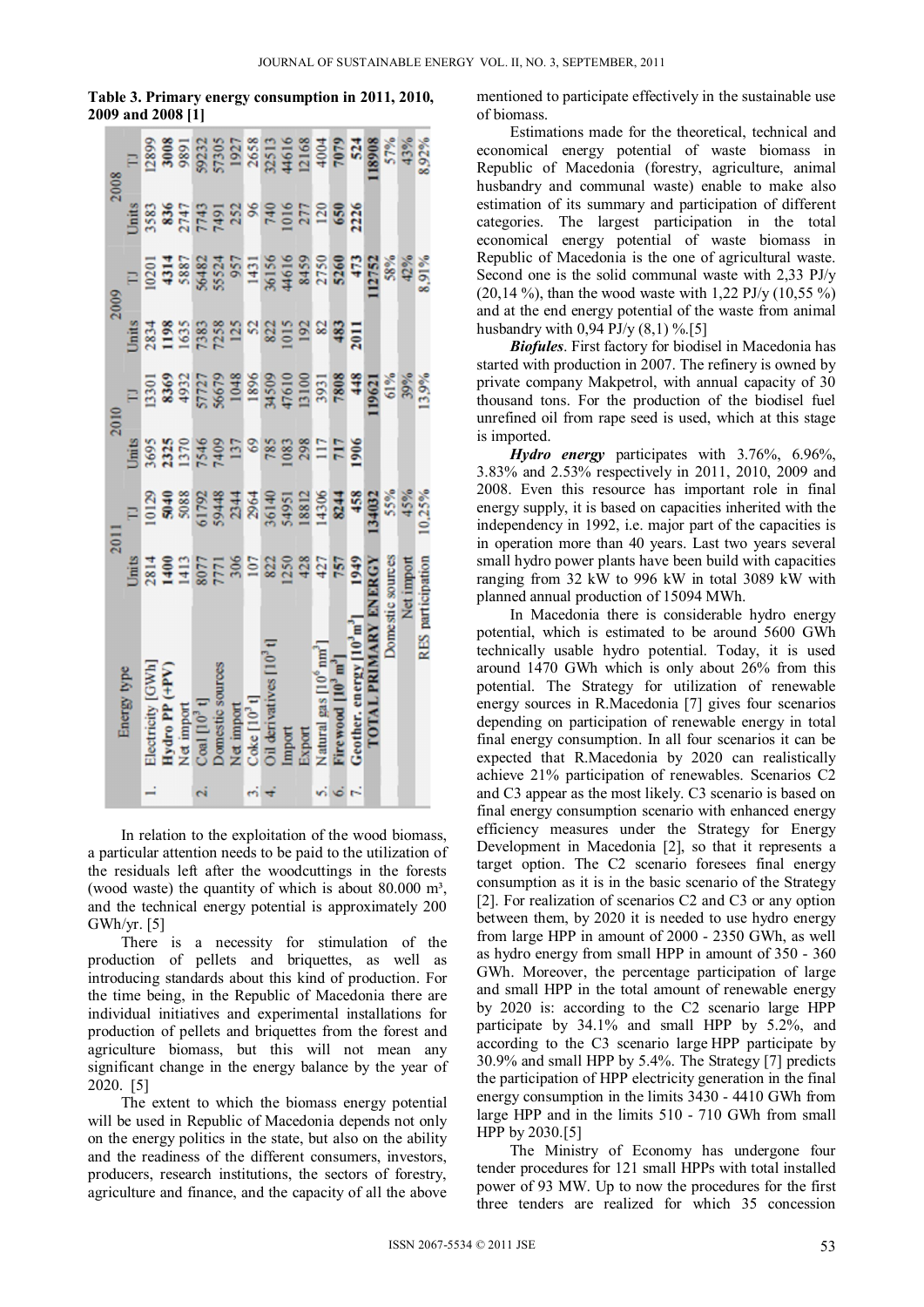contracts have been signed (in total 21 MW installed power). Table 4 gives overview of the existing and planned hydro power potential in Macedonia.

**Table 4. Overview of the existing and planned hydro potential in Macedonia [7]** 

|              | <b>EXISTING</b> |       | <b>PLANNED</b> |       | <b>TOTAL</b> |       |
|--------------|-----------------|-------|----------------|-------|--------------|-------|
| <b>HPP</b>   | Inst.           | Prod. | Inst.          | Prod. | Inst.        | Prod. |
|              | <b>MW</b>       | GWh   | MW             | GWh   | <b>MW</b>    | GWh   |
| Large        | 552             | 1392  | 960            | 2280  | 1512         | 3672  |
| Small        | 27              | 76    | 100            | 267   | 127          | 343   |
| <b>Total</b> | 579             | 1468  | 1060           | 2547  | 1639         | 4015  |

*Geothermal energy*. Macedonia has long-year experience in geothermal energy utilization. Nevertheless, the last 20 years for Macedonia is stagnation period for the geothermal development. As a result, there is significant decline in this energy use. From 21 ktoe annual utilization it is reduced to 9 ktoe (approx. 400 TJ or 110 GWh) in 2006. In the final energy consumption geothermal energy participates with approximately 0.4 to 0.5%. The utilization of this potential is mainly for greenhouse heating and few applications for space heating. The largest temperature observed so far is 78ºС in the Kocani geothermal field where currently the most active application exist. [7]

There is information for more than 100 heat pumps installed in the country (geothermal and air), but no data is available. Heat pumps are very up to date in EU and they are considered as renewable only if their average COP is larger than 4 since the average COP for electricity production is considered to be 0,27 at EU level. It means that in Macedonia the COP of the heat pumps should be larger than 5 since the basic power supply originates from thermal power plants. Anyway the heat pumps are not treated at all and no attention is given yet.

 Republic of Macedonia passed twenty years of stagnation in geothermal development. Some of previously developed large projects have been abandoned or destroyed. There were no investments in explorations and new projects development. Geothermal energy production in 2010 dropped down for nearly 50%, compared to the situation in 1991.[5]

 Recently, first signs of economy recovery of some users and finalized privatization process resulted with several investments in reconstruction and optimization of geothermal projects. There is interest of the others to do the same and some home and foreign investors are trying to get concession for development of new projects.

*Solar energy*. Despite the advantageous geographical position and climate offering great energy potential, in Macedonia the solar energy use is at minimal level. The total installed operative capacity for thermal energy production (flat plate and evacuated collectors) is 13,5 MWth or 6,6 kWth per capita [8].

Solar energy is viable energy source. The initial assessments made (on solar thermal) give indication that if 10 year investment is made for 1 million  $m<sup>2</sup>$  collector area, considerable participation in the energy balance can be achieved (such 1,55% from the gross energy consumption in 2006 yr.), and the return period of the investment is maximum 12 years.

Solar energy might be important energy resource for Macedonia. There is no doubt that the solar resource is plentiful, but dedicated work is required to ensure suitable conditions for its wide-spread use. The examples which can be followed are numerous, showing that it is worth investing in this ecological resource.

 The assessed price for 1 kWh produced thermal energy is 0.017 euro [5].

For the solar thermal systems and components a preferential tax exists of 5% instead the regular VAT of 18%, but no increase in the application is noticed due to this measure.

 Solar energy has symbolic application, mainly for sanitary water heating. It is expected that after introduction of the real market price of the electricity (2015) and expected increase of the electricity price in the region (due to the costs of the greenhouse gases emissions imposed to the thermal power plants), solar systems will become more and more attractive. In Macedonia great interest exists for PV applications, due to the attractive feed-in tariffs. With the expected improvements in the legal aspects more intensive investments are anticipated. After 2020 building of solar thermal power plant is planned. [7]

Concerning PV plants, up to now there is 359.64 kW capacity installed with planned production of 541 MWh. This capacity belongs to four plants in total (10.2, 49.72 x 2 and 250 kW).

*Wind energy*. For more than three years there is preferential feed-in tariff for wind energy, but so far no any capacity is installed. So far in Macedonia several studies have been realized for determination of the most appropriate locations for wind turbines, as also assessment of the wind energy potential. According to the study based on satellite recordings from AWSTruewind3, an atlas of the wind energy potential for Macedonia has been made. Using those data, most suitable locations for further research of the wind energy have been chosen. Four locations have been selected for continual measurements performed since 2006 (velocity, direction and other meteorological parameters). At one of the locations and its surrounding in 2009 four additional metering systems have been placed. Average wind speeds at the monitored locations range between 6.7 to 8.5 m/s, which might be suitable for wind power generators. Of course the building of wind turbines depends not only on the wind velocity but also on the terrain configuration, land ownership, the infrastructure, accessibility to roads and grid, investment feasibility, etc. [7]

There are no other renewable energy resources in the energy balance of Macedonia.

## **4. CONSTRAINTS**

 It can be concluded that there is no significant improvement over the years, on the contrary there are examples where the participation of some RES type is declining.

 The observed constraints for this situation are the following:

- inappropriate legal framework;